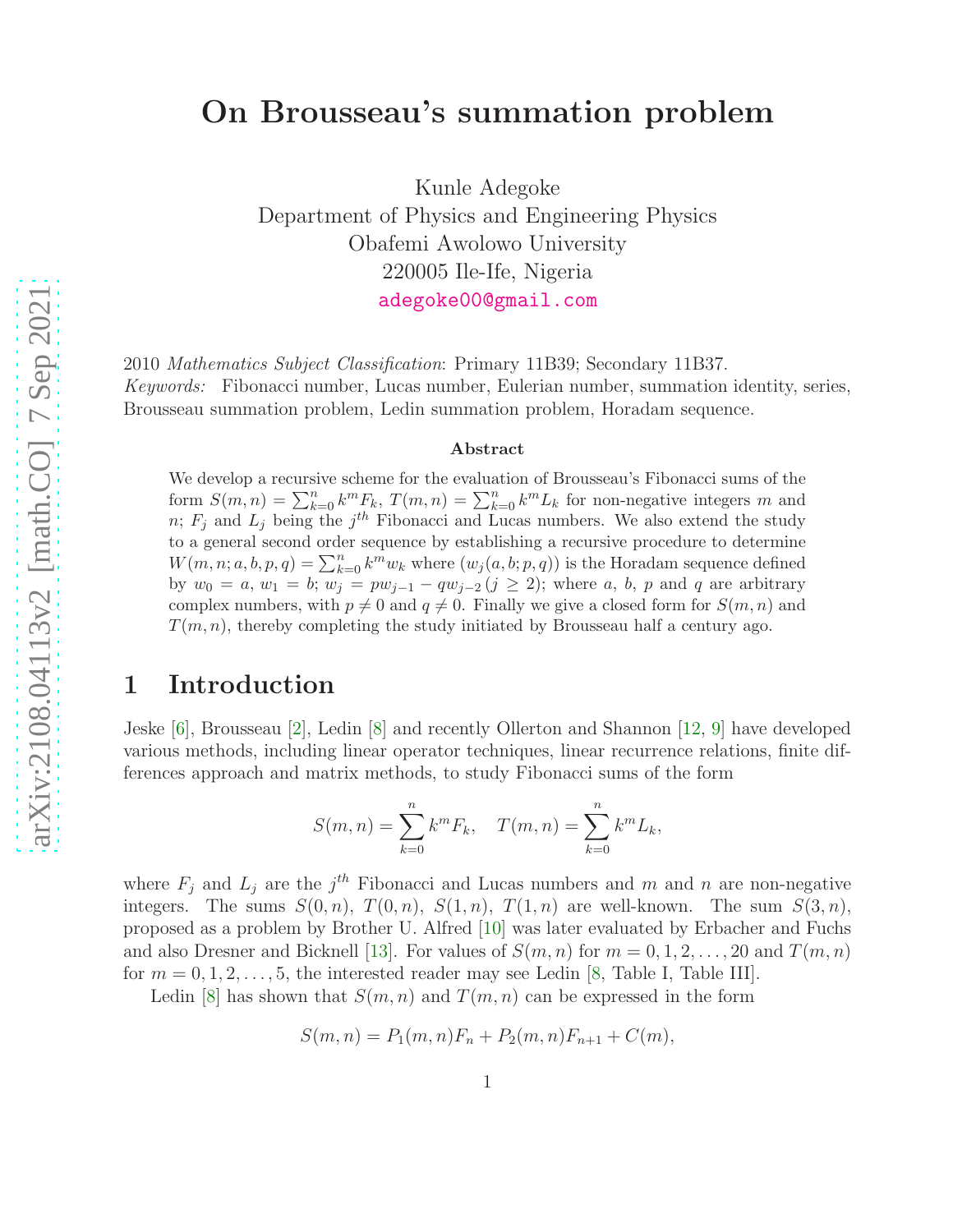$$
T(m, n) = P_1(m, n)L_n + P_2(m, n)L_{n+1} + K(m),
$$

where  $P_1(m, n)$  and  $P_2(m, n)$  are polynomials of degree m and  $C(m)$  and  $K(m)$  are constants depending only on  $m$ . Ledin gave some properties of  $P_1$  and  $P_2$  and developed a scheme for obtaining them by simple integration.

Our goal in this note is twofold. We will establish a recurrence relation for each of  $P_1(m, n)$ ,  $P_2(m, n)$ ,  $C(m)$  and  $K(m)$  through which  $S(m, n)$  and  $T(m, n)$  can then be determined. Specifically we will show that

$$
P_1(m, n) = (n+2)^m - \sum_{j=0}^{m-1} {m \choose j} (2^{m-j} + 1) P_1(j, n),
$$
  

$$
P_2(m, n) = (n+1)^m - \sum_{j=0}^{m-1} {m \choose j} (2^{m-j} + 1) P_2(j, n),
$$
  

$$
C(m) = -1 - \sum_{j=0}^{m-1} {m \choose j} (2^{m-j} + 1) C(j),
$$

and

$$
K(0) = -1, \quad K(m) = 1 - \sum_{j=0}^{m-1} {m \choose j} (2^{m-j} + 1) K(j), \ m \in \mathbb{Z}^+.
$$

Note that the above recursive formulas already subsume the initial conditions:  $P_1(0, n) = 1$ ,  $P_2(0, n) = 1, C(0) = -1.$  Our approach is different from that of Shannon and Ollerton [\[12\]](#page-14-0) who used algebraic methods to show that  $S(m, n)$  satisfies a linear recurrence relation. Their expressions involve certain matrix elements and are rather complicated.

We will also give a closed form for  $S(m, n)$  and  $T(m, n)$ , for m a *positive* integer and n a non-negative integer, namely,

$$
S(m, n) = \sum_{k=0}^{n} k^{m} F_{k}
$$
  
=  $n^{m} F_{n+2} + (-1)^{m+1} \sum_{j=1}^{m} A(m, j) F_{j+m+1}$   

$$
- \sum_{s=1}^{m} (-1)^{s+1} {m \choose s} n^{m-s} \sum_{j=1}^{s} A(s, j) F_{j+n+s+1},
$$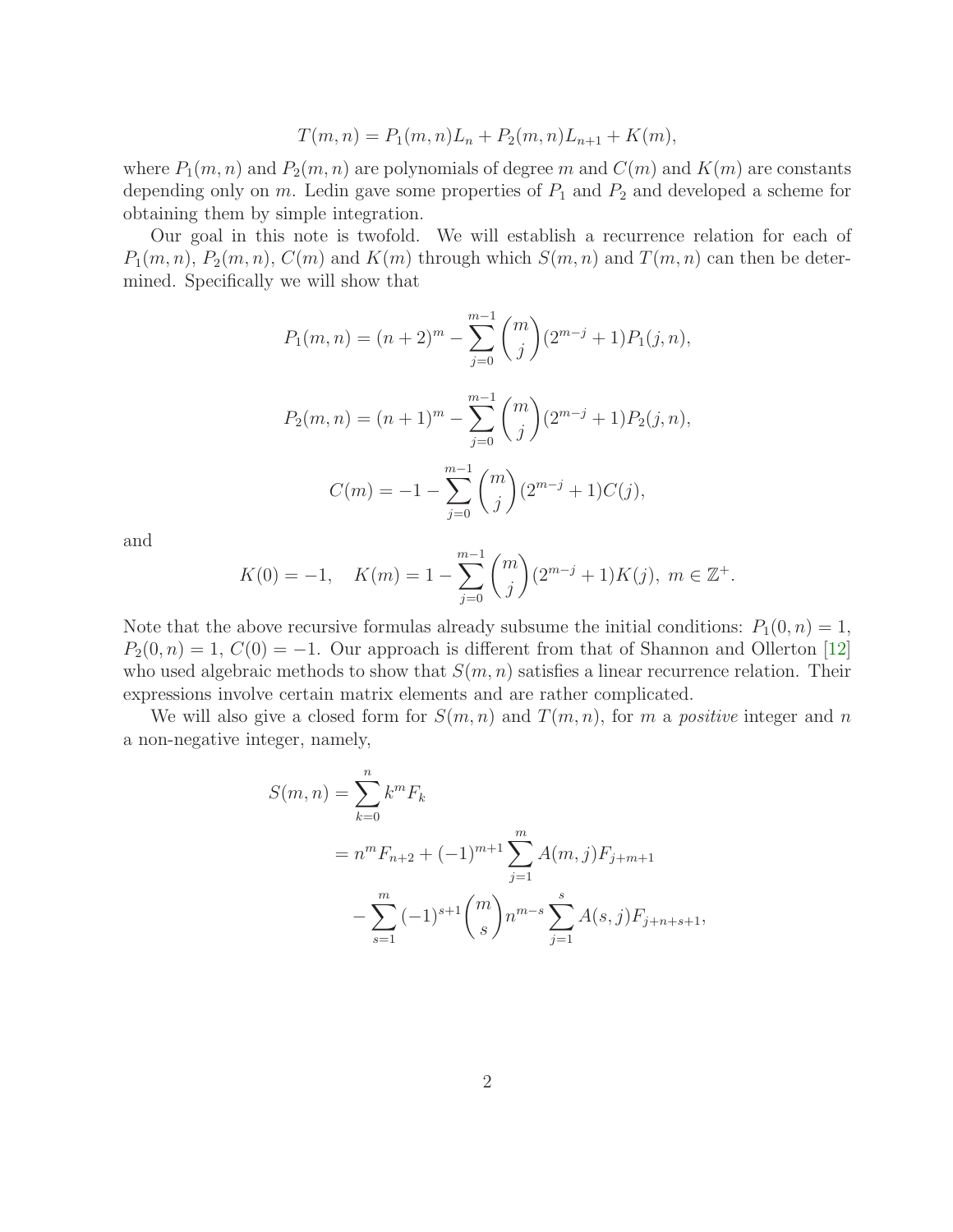$$
T(m, n) = \sum_{k=0}^{n} k^{m} L_{k}
$$
  
=  $n^{m} L_{n+2} + (-1)^{m+1} \sum_{j=1}^{m} A(m, j) L_{j+m+1}$   

$$
- \sum_{s=1}^{m} (-1)^{s+1} {m \choose s} n^{m-s} \sum_{j=1}^{s} A(s, j) L_{j+n+s+1},
$$

where  $A(i, j)$  are Eulerian numbers defined by

<span id="page-2-0"></span>
$$
A(i,j) = \sum_{t=0}^{j} (-1)^{t} {i+1 \choose t} (j-t)^{i}, \quad 1 \le j \le i.
$$
 (1)

The Fibonacci numbers,  $F_n$ , and the Lucas numbers,  $L_n$ , are defined, for  $n \in \mathbb{Z}$ , through the recurrence relations

$$
F_n = F_{n-1} + F_{n-2}, (n \ge 2), \quad F_0 = 0, F_1 = 1;
$$
\n(2)

and

$$
L_n = L_{n-1} + L_{n-2}, (n \ge 2), \quad L_0 = 2, L_1 = 1;
$$
\n(3)

with

$$
F_{-n} = (-1)^{n-1} F_n, \quad L_{-n} = (-1)^n L_n.
$$
 (4)

Throughout this paper, we denote the golden ratio,  $(1 + \sqrt{5})/2$ , by  $\alpha$  and write  $\beta = (1 - \sqrt{5})/2$  $\sqrt{5}/2 = -1/\alpha$ , so that  $\alpha\beta = -1$  and  $\alpha + \beta = 1$ .

Explicit formulas (Binet formulas) for the Fibonacci and Lucas numbers are

$$
F_n = \frac{\alpha^n - \beta^n}{\alpha - \beta}, \quad L_n = \alpha^n + \beta^n, \quad n \in \mathbb{Z}.
$$
 (5)

Koshy [\[7\]](#page-13-5) and Vajda [\[14\]](#page-14-2) have written excellent books dealing with Fibonacci and Lucas numbers.

# 2 A recursive relation for each of  $P_1(m,n)$ ,  $P_2(m,n)$ ,  $C(m)$  and  $K(m)$

With  $z = e^y x$  in the geometric progression summation identity

$$
\sum_{k=0}^{n} z^{k} = \frac{z^{n+1} - 1}{z - 1},
$$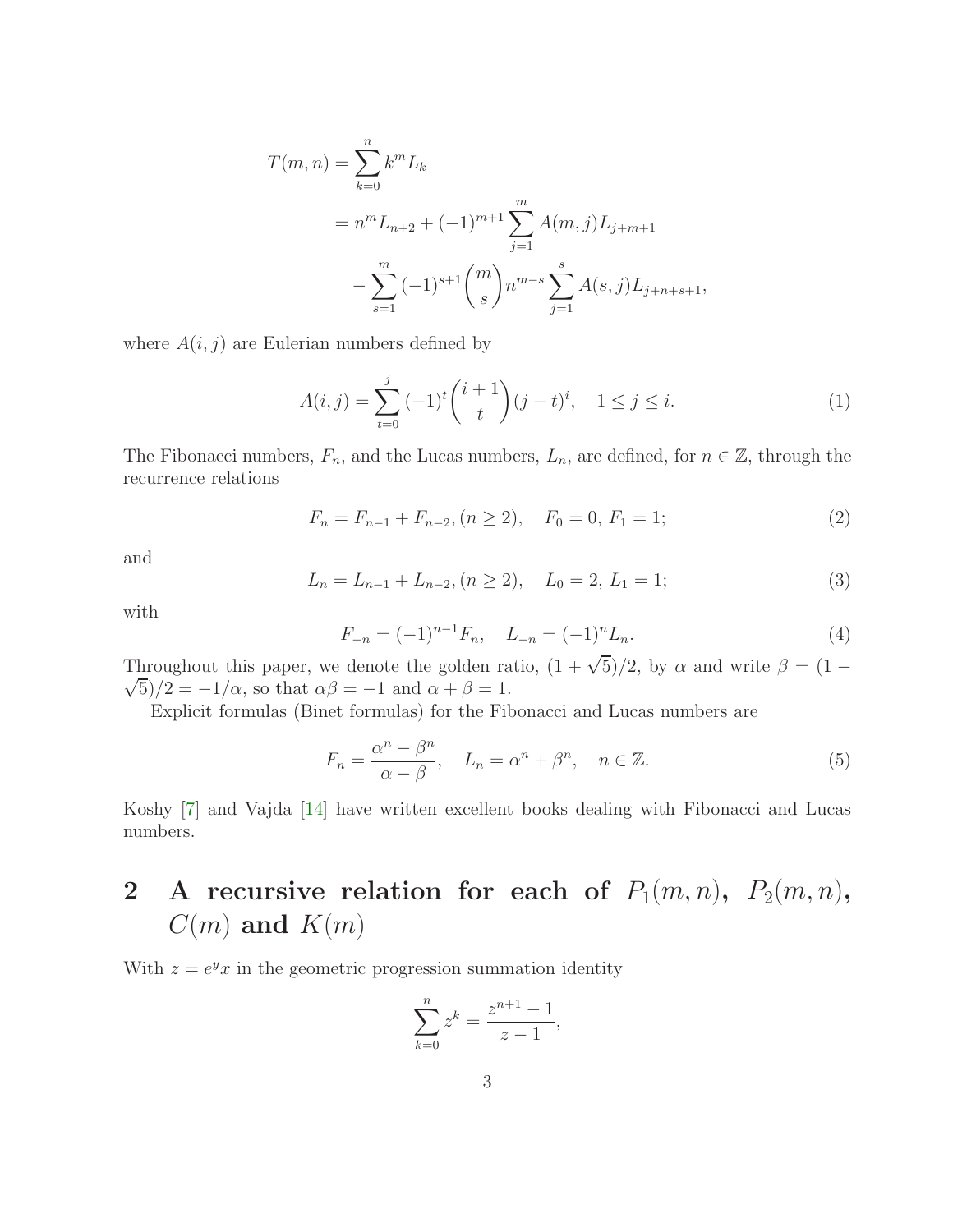we can define

$$
R(x, y, n) = \sum_{k=0}^{n} e^{ky} x^{k} = \frac{e^{y(n+1)} x^{n+1} - 1}{e^{y} x - 1}.
$$
 (6)

Let

<span id="page-3-0"></span>
$$
Q(x, m, n) = \sum_{k=0}^{n} k^{m} x^{k};
$$
\n(7)

so that

<span id="page-3-1"></span>
$$
Q(x, m, n) = \frac{\partial^m}{\partial y^m} R(x, y, n) \Big|_{y=0} = \frac{\partial^m}{\partial y^m} \frac{e^{y(n+1)} x^{n+1} - 1}{e^y x - 1} \Big|_{y=0}.
$$
 (8)

Lemma 1. *For non-negative integers* m *and* n*,*

$$
S(m,n) = \sum_{k=0}^{n} k^{m} F_{k} = \frac{\partial^{m}}{\partial y^{m}} \left( \frac{e^{y(n+2)} F_{n} + e^{y(n+1)} F_{n+1} - e^{y}}{e^{2y} + e^{y} - 1} \right) \Big|_{y=0},
$$
 (F1)

$$
T(m,n) = \sum_{k=0}^{n} k^{m} L_{k} = \frac{\partial^{m}}{\partial y^{m}} \left( \frac{e^{y(n+2)} L_{n} + e^{y(n+1)} L_{n+1} + e^{y} - 2}{e^{2y} + e^{y} - 1} \right) \Big|_{y=0}.
$$
 (L1)

*Proof.* From [\(7\)](#page-3-0) and the Binet formula, we have

<span id="page-3-2"></span>
$$
Q(\alpha, m, n) - Q(\beta, m, n) = \sum_{k=0}^{n} k^{m} (\alpha^{k} - \beta^{k}) = S(m, n)\sqrt{5}.
$$
 (9)

But, using [\(8\)](#page-3-1) and the linearity of partial differentiation, we have

$$
Q(\alpha, m, n) - Q(\beta, m, n) = \frac{\partial^m}{\partial y^m} \left( \frac{(e^y \alpha)^{n+1} - 1}{e^y \alpha - 1} - \frac{(e^y \beta)^{n+1} - 1}{e^y \beta - 1} \right) \Big|_{y=0}
$$
  
= 
$$
\frac{\partial^m}{\partial y^m} \left( \frac{(e^y \beta - 1)((e^y \alpha)^{n+1} - 1) - (e^y \alpha - 1)((e^y \beta)^{n+1} - 1)}{(e^y \alpha - 1)(e^y \beta - 1)} \right) \Big|_{y=0};
$$

from which upon clearing brackets, re-arranging the terms and using the Binet formula we get

<span id="page-3-3"></span>
$$
Q(\alpha, m, n) - Q(\beta, m, n) = \frac{\partial^m}{\partial y^m} \left( \frac{-e^{y(n+2)} F_n + e^y - e^{y(n+1)} F_{n+1}}{-e^{2y} - e^y + 1} \right) \Big|_{y=0} \sqrt{5}.
$$
 (10)

 $\Box$ 

Comparing  $(9)$  and  $(10)$  we get  $(F1)$ . The proof of  $(L1)$  is similar.

Clearly, (F1) and (L1) can be written in the Ledin form

$$
S(m, n) = P_1(m, n)F_n + P_2(m, n)F_{n+1} + C(m),
$$

$$
T(m, n) = P_1(m, n)L_n + P_2(m, n)L_{n+1} + K(m),
$$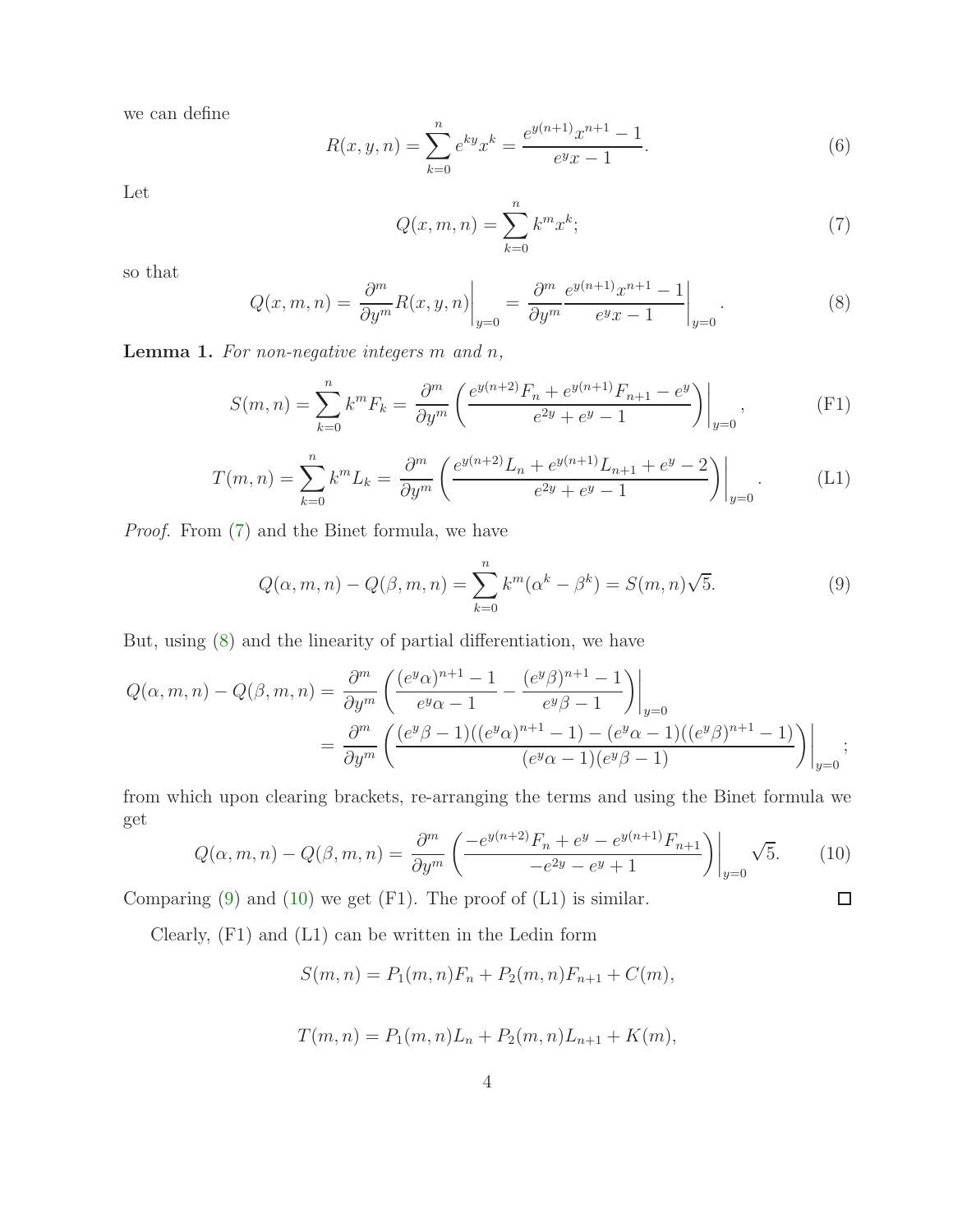with

<span id="page-4-1"></span>
$$
P_1(m,n) = \frac{\partial^m}{\partial y^m} \frac{e^{y(n+2)}}{e^{2y} + e^y - 1} \bigg|_{y=0}, \quad P_2(m,n) = \frac{\partial^m}{\partial y^m} \frac{e^{y(n+1)}}{e^{2y} + e^y - 1} \bigg|_{y=0}, \quad (11)
$$

and

<span id="page-4-0"></span>
$$
C(m) = -\frac{\partial^m}{\partial y^m} \frac{e^y}{e^{2y} + e^y - 1} \bigg|_{y=0}, \quad K(m) = \frac{\partial^m}{\partial y^m} \frac{e^y - 2}{e^{2y} + e^y - 1} \bigg|_{y=0}.
$$
 (12)

Note that the first identity in [\(12\)](#page-4-0) already answers the question raised in the concluding comments of Ollerton and Shannon [\[9\]](#page-13-3) concerning the relationship between the Ledin form and  $e^{-y}/(1-e^y+e^{-y}).$ 

We are now in a position to state our first main result.

Theorem 1. *Let* m *and* n *be non-negative integers. Then,*

$$
S(m,n) = \sum_{k=0}^{n} k^{m} F_{k} = P_{1}(m,n)F_{n} + P_{2}(m,n)F_{n+1} + C(m),
$$
 (F)

$$
T(m,n) = \sum_{k=0}^{n} k^{m} L_{k} = P_{1}(m,n) L_{n} + P_{2}(m,n) L_{n+1} + K(m),
$$
 (L)

*where*  $P_1(m, n)$ *,*  $P_2(m, n)$ *,*  $C(m)$  *and*  $K(m)$  *are given recursively by* 

$$
P_1(m, n) = (n+2)^m - \sum_{j=0}^{m-1} {m \choose j} (2^{m-j} + 1) P_1(j, n),
$$
  
\n
$$
P_2(m, n) = (n+1)^m - \sum_{j=0}^{m-1} {m \choose j} (2^{m-j} + 1) P_2(j, n),
$$
  
\n
$$
C(m) = -1 - \sum_{j=0}^{m-1} {m \choose j} (2^{m-j} + 1) C(j),
$$

*and*

$$
K(0) = -1, \quad K(m) = 1 - \sum_{j=0}^{m-1} {m \choose j} (2^{m-j} + 1) K(j), \ m \in \mathbb{Z}^+.
$$

*Proof.* We seek to perform the differentiations prescribed in  $(11)$  and  $(12)$ . Let

<span id="page-4-2"></span>
$$
U(y,n) = \frac{e^{y(n+2)}}{e^{2y} + e^y - 1};
$$
\n(13)

so that, for non-negative integer  $j$ ,

<span id="page-4-3"></span>
$$
P_1(j,n) = \left. \frac{\partial^j}{\partial y^j} U(y,n) \right|_{y=0}.
$$
\n(14)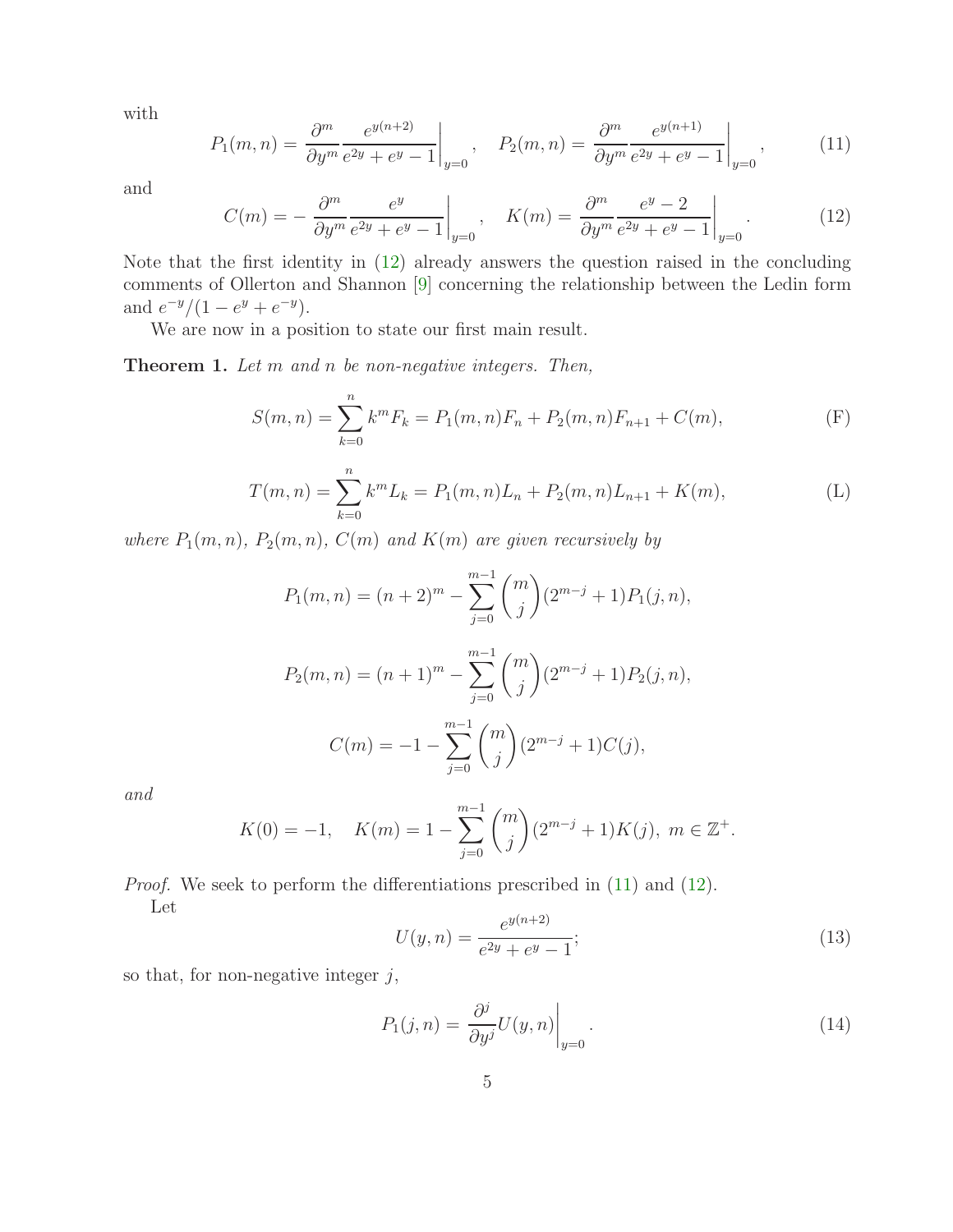For brevity let  $U \equiv U(y, n)$  and write [\(13\)](#page-4-2) as

$$
(e^{2y} + e^y - 1)U = e^{y(n+2)}.
$$

Leibnitz rule for differentiation gives

$$
\sum_{j=0}^{m} \binom{m}{j} \frac{\partial^{m-j}}{\partial y^{m-j}} (e^{2y} + e^y - 1) \frac{\partial^j U}{\partial y^j} = \frac{\partial^m}{\partial y^m} e^{y(n+2)}.
$$
 (15)

Thus,

$$
\sum_{j=0}^{m-1} {m \choose j} (2^{m-j}e^{2y} + e^y) \frac{\partial^j U}{\partial y^j} + (e^{2y} + e^y - 1) \frac{\partial^m U}{\partial y^m}
$$
  
=  $(n+2)^m e^{y(n+2)}$ .

Evaluating both sides at  $y = 0$ , making use of [\(14\)](#page-4-3), we have

$$
\sum_{j=0}^{m-1} {m \choose j} P_1(j,n) (2^{m-j} + 1) + P_1(m,n) = (n+2)^m;
$$

from which the  $P_1(m, n)$  recurrence follows. A similar procedure in each case gives the respective  $P_2(m, n)$ ,  $C(m)$  and  $K(m)$  recurrence.

# 3 A closed form for  $S(k, m)$  and  $T(k, m)$

<span id="page-5-0"></span>Hsu and Tan [\[5\]](#page-13-6) have shown that

$$
Q(x, m, n) = \sum_{k=0}^{n} k^{m} x^{k}
$$
  
= 
$$
-n^{m} \frac{x^{n+1}}{1-x} + \frac{A_{m}(x)}{(1-x)^{m+1}} - \sum_{s=1}^{m} x^{n} {m \choose s} n^{m-s} \frac{A_{s}(x)}{(1-x)^{s+1}},
$$
 (16)

where

<span id="page-5-1"></span>
$$
A_i(x) = \sum_{j=1}^i A(i,j)x^j, \quad i \in \mathbb{Z}^+, \quad A_0(x) = 1,
$$
 (17)

 $\Box$ 

where  $A(i, j)$  are the Eulerian numbers defined in [\(1\)](#page-2-0).

Actually, [\(16\)](#page-5-0) is a refinement of a result of de Bruyn [\[3\]](#page-13-7).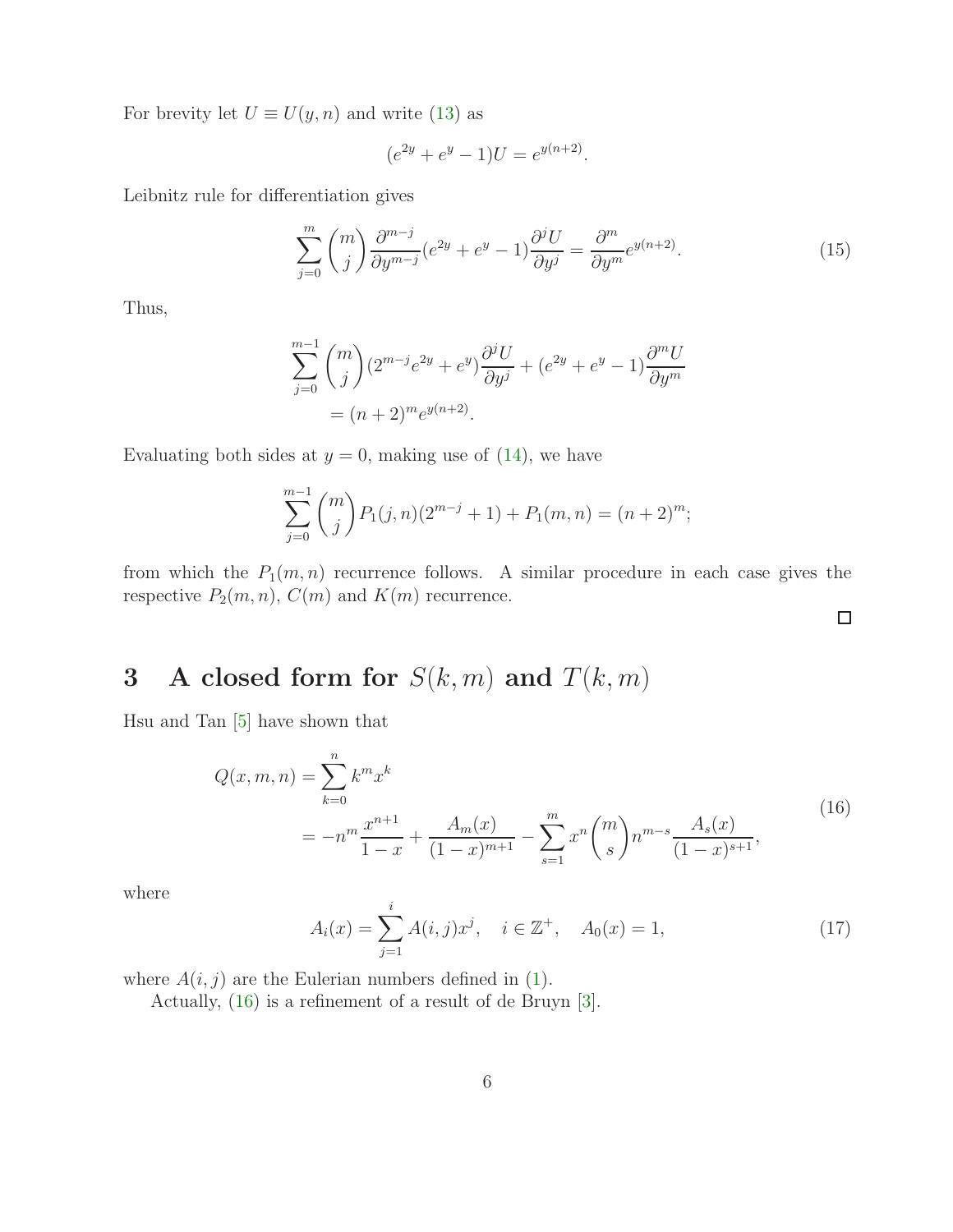<span id="page-6-6"></span>Lemma 2. *If* j *is a positive integer and* s *is any integer, then,*

$$
\alpha^{s} A_{j}(\alpha) - \beta^{s} A_{j}(\beta) = \sqrt{5} \sum_{t=1}^{j} A(j, t) F_{t+s},
$$
\n(18)

$$
\alpha^s A_j(\alpha) + \beta^s A_j(\beta) = \sum_{t=1}^j A(j, t) L_{t+s}.
$$
\n(19)

*Proof.* Let

<span id="page-6-3"></span><span id="page-6-2"></span>
$$
f = \alpha^{s} A_{j}(\alpha) - \beta^{s} A_{j}(\beta).
$$

Since  $\alpha^s = L_s - \beta^s$ , we have

<span id="page-6-0"></span>
$$
f = L_s A_j(\alpha) - \beta^s (A_j(\alpha) + A_j(\beta)).
$$
\n(20)

Similasly, we find

<span id="page-6-1"></span>
$$
f = -L_s A_j(\beta) + \alpha^s (A_j(\alpha) + A_j(\beta)).
$$
\n(21)

Addition of [\(20\)](#page-6-0) and [\(21\)](#page-6-1) gives

$$
2f = F_s \sqrt{5}(A_j(\alpha) + A_j(\beta)) + L_s(A_j(\alpha) - A_j(\beta)).
$$

Thus,

$$
\alpha^{s} A_{j}(\alpha) - \beta^{s} A_{j}(\beta)
$$
\n
$$
= \frac{F_{s}\sqrt{5}}{2} (A_{j}(\alpha) + A_{j}(\beta)) + \frac{L_{s}}{2} (A_{j}(\alpha) - A_{j}(\beta))
$$
\n
$$
= \frac{F_{s}\sqrt{5}}{2} \sum_{t=1}^{j} A(j,t)L_{t} + \frac{L_{s}\sqrt{5}}{2} \sum_{t=1}^{j} A(j,t)F_{t}, \text{ by (17)},
$$
\n
$$
= \sqrt{5} \sum_{t=1}^{j} A(j,t) \frac{F_{s}L_{t} + F_{t}L_{s}}{2},
$$

from which identity [\(18\)](#page-6-2) follows. The proof of [\(19\)](#page-6-3) is similar.

<span id="page-6-5"></span><span id="page-6-4"></span>Theorem 2. *If* m *is a positive integer and* n *is a non-negative integer, then,*

$$
S(m, n) = \sum_{k=0}^{n} k^{m} F_{k}
$$
  
=  $n^{m} F_{n+2} + (-1)^{m+1} \sum_{j=1}^{m} A(m, j) F_{j+m+1}$  (22)  

$$
- \sum_{s=1}^{m} (-1)^{s+1} {m \choose s} n^{m-s} \sum_{j=1}^{s} A(s, j) F_{j+n+s+1},
$$

 $\Box$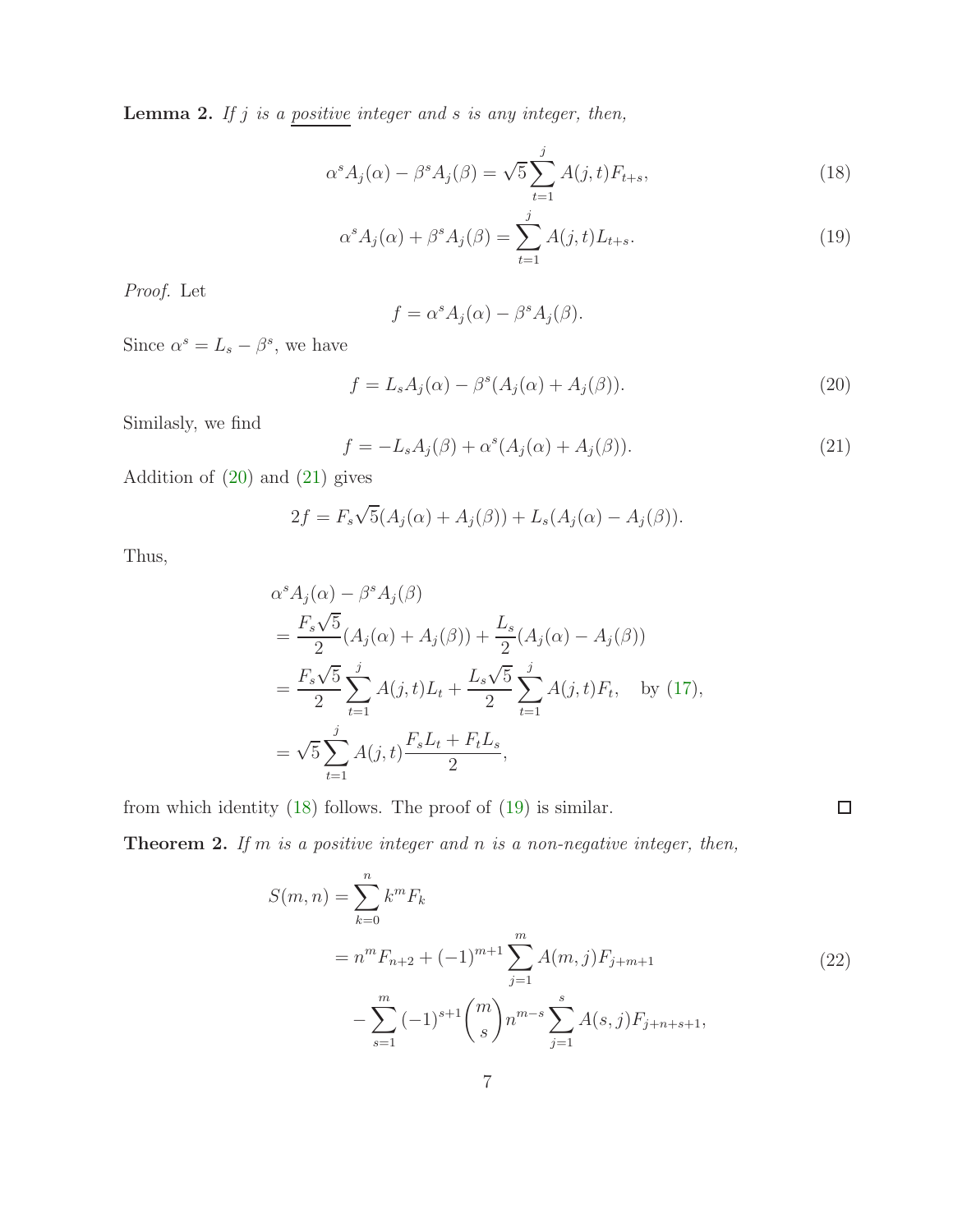$$
T(m, n) = \sum_{k=0}^{n} k^{m} L_{k}
$$
  
=  $n^{m} L_{n+2} + (-1)^{m+1} \sum_{j=1}^{m} A(m, j) L_{j+m+1}$  (23)  

$$
- \sum_{s=1}^{m} (-1)^{s+1} {m \choose s} n^{m-s} \sum_{j=1}^{s} A(s, j) L_{j+n+s+1},
$$

<span id="page-7-0"></span>*where*  $A(i, j)$  *are Eulerian numbers defined in*  $(1)$ *.* 

*Proof.* From [\(16\)](#page-5-0) we have

$$
S(m,n)\sqrt{5} = Q(\alpha, m, n) - Q(\beta, m, n)
$$
  
=  $n^m \left( -\frac{\alpha^{n+1}}{\beta} + \frac{\beta^{n+1}}{\alpha} \right) + \left( \frac{A_m(\alpha)}{\beta^{m+1}} - \frac{A_m(\beta)}{\alpha^{m+1}} \right)$   
 $- \sum_{s=1}^m n^{m-s} {m \choose s} \left( \alpha^n \frac{A_s(\alpha)}{\beta^{s+1}} - \beta^n \frac{A_s(\beta)}{\alpha^{s+1}} \right)$   
=  $-n^m \frac{(\alpha^{n+2} - \beta^{n+2})}{\alpha \beta} + \frac{\alpha^{m+1} A_m(\alpha) - \beta^{m+1} A_m(\beta)}{(\alpha \beta)^{m+1}}$   
 $- \sum_{s=1}^m n^{m-s} {m \choose s} \left( \frac{\alpha^{n+s+1} A_s(\alpha) - \beta^{n+s+1} A_s(\beta)}{(\alpha \beta)^{s+1}} \right),$ 

from which, using the Binet formula and identity [\(18\)](#page-6-2), we obtain identity [\(22\)](#page-6-4). The proof of identity [\(23\)](#page-7-0) proceeds in a similar way.  $\Box$ 

The original sum in which Brousseau was interested is  $\sum k^m F_{k+r}$ . Since

$$
\alpha^r Q(\alpha, m, n) - \beta^r Q(\beta, m, n) = \sqrt{5} \sum_{k=0}^n k^m F_{k+r},
$$

$$
\alpha^r Q(\alpha, m, n) + \beta^r Q(\beta, m, n) = \sum_{k=0}^n k^m L_{k+r};
$$

following the path of the proof of Theorem [2,](#page-6-5) we find

$$
\sum_{k=0}^{n} k^{m} F_{k+r} = n^{m} F_{n+r+2} + (-1)^{m+1} \sum_{j=1}^{m} A(m,j) F_{j+m+r+1}
$$
  

$$
- \sum_{s=1}^{m} (-1)^{s+1} {m \choose s} n^{m-s} \sum_{j=1}^{s} A(s,j) F_{j+n+s+r+1},
$$
(24)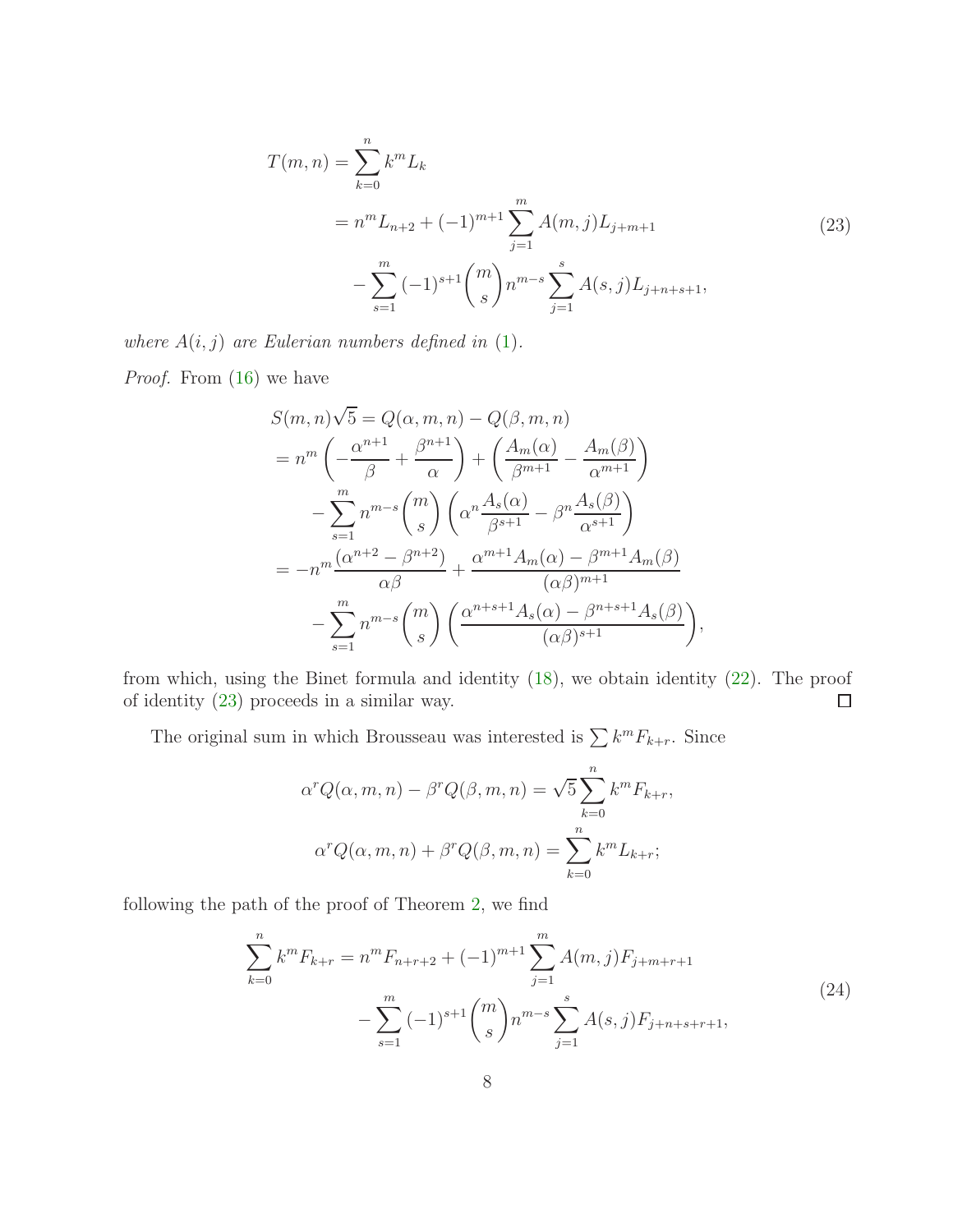$$
\sum_{k=0}^{n} k^{m} L_{k+r} = n^{m} L_{n+r+2} + (-1)^{m+1} \sum_{j=1}^{m} A(m, j) L_{j+m+r+1}
$$
  

$$
- \sum_{s=1}^{m} (-1)^{s+1} {m \choose s} n^{m-s} \sum_{j=1}^{s} A(s, j) L_{j+n+s+r+1}.
$$
 (25)

## 4 Extension to the Horadam sequence

Let  $(w_i) = (w_i(a, b; p, q))$  be the Horadam sequence [\[4\]](#page-13-8) defined by the recurrence relation

<span id="page-8-1"></span>
$$
w_0 = a, w_1 = b; w_j = pw_{j-1} - qw_{j-2} (j \ge 2); \tag{26}
$$

where a, b, p and q are arbitrary complex numbers, with  $p \neq 0$  and  $q \neq 0$ .

In particular, Fibonacci numbers and Lucas numbers are the sequences  $(w_j(0, 1; 1, -1))$ and  $(w_j (2, 1; 1, -1))$ , respectively.

Theorem 3. *Let* m *and* n *be non-negative integers. Then,*

$$
W(m, n; a, b, p, q) = \sum_{k=0}^{n} k^{m} w_{k} = \mathcal{P}_{1}(m, n; p, q) w_{n} + \mathcal{P}_{2}(m, n; p, q) w_{n+1} + \mathcal{C}(m; a, b, p);
$$

*where*

$$
(q-p+1)\mathcal{P}_1(m,n;p,q) = (n+2)^m q - \sum_{j=0}^{m-1} {m \choose j} (2^{m-j}q-p)\mathcal{P}_1(j,n;p,q),
$$
  

$$
(q-p+1)\mathcal{P}_2(m,n;p,q) = -(n+1)^m - \sum_{j=0}^{m-1} {m \choose j} (2^{m-j}q-p)\mathcal{P}_2(j,n;p,q),
$$

$$
(q-p+1)\mathcal{C}(m;a,b,p,q) = -(ap-b) - \sum_{j=0}^{m-1} \binom{m}{j} (2^{m-j}q-p)\mathcal{C}(j;a,b,p,q), \ m \in \mathbb{Z}^+;
$$

*with*  $C(0; a, b, p, q) = (a + b - ap)/(q - p + 1)$ *.* 

*Proof.* It is known that

$$
w_n(a,b;p,q) = \mathbb{A}(\tau(p,q),\sigma(p,q),a,b)\tau(p,q)^n + \mathbb{B}(\tau(p,q),\sigma(p,q),a,b)\sigma(p,q)^n,
$$

or briefly [\[4\]](#page-13-8),

<span id="page-8-0"></span>
$$
w_n = \mathbb{A}\tau^n + \mathbb{B}\sigma^n,\tag{27}
$$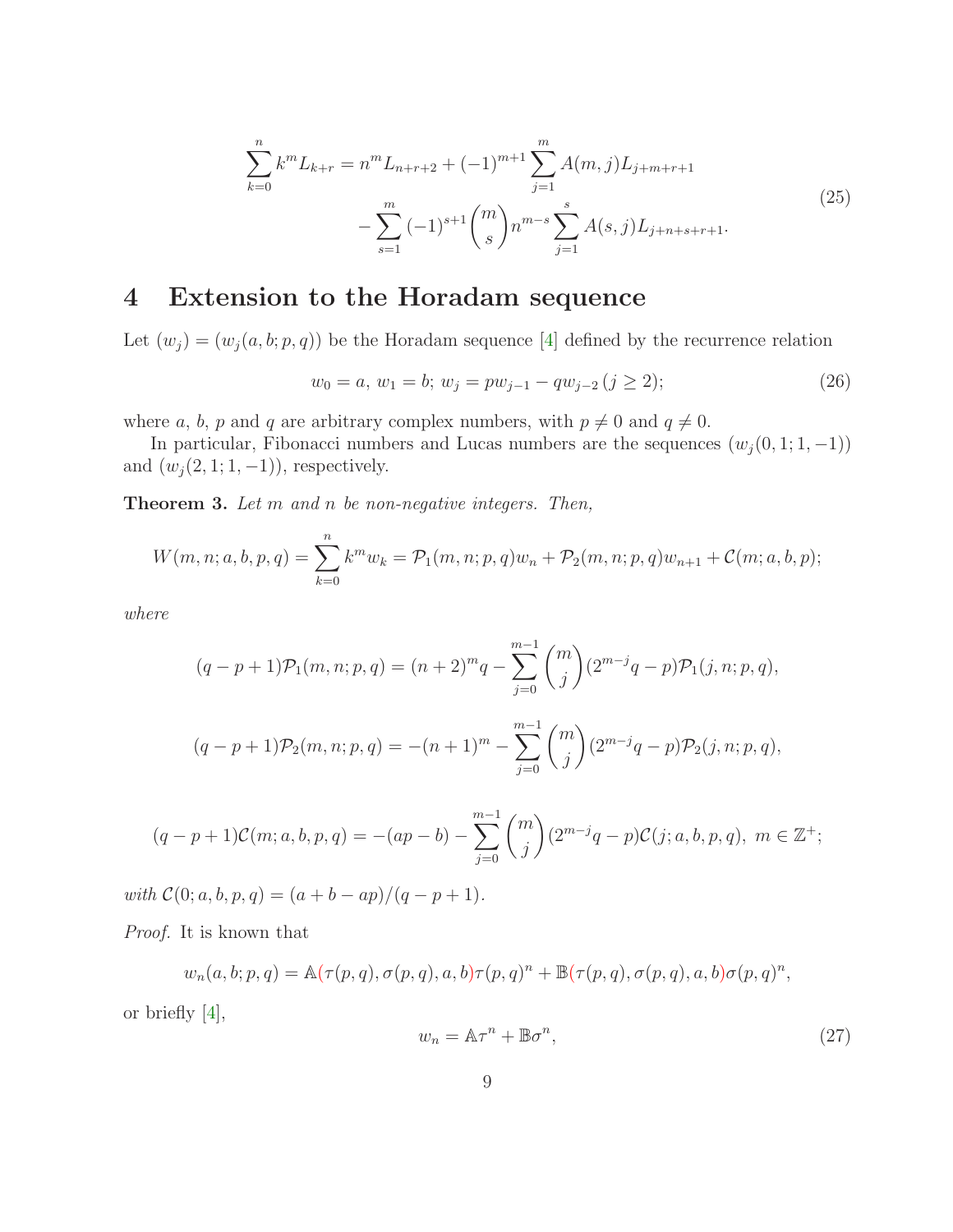where  $\tau \equiv \tau(p,q)$  and  $\sigma \equiv \sigma(p,q)$ ,  $\tau \neq \sigma$ , are the roots of the characteristic equation of the Horadam sequence,  $x^2 = px - q$ ; so that

$$
\tau = \frac{p + \sqrt{p^2 - 4q}}{2}, \quad \sigma = \frac{p - \sqrt{p^2 - 4q}}{2}, \tag{28}
$$

$$
\tau + \sigma = p, \quad \tau - \sigma = \sqrt{p^2 - 4q} \quad \text{and } \tau\sigma = q;
$$
 (29)

and where  $\mathbb{A} \equiv \mathbb{A}(\tau(p,q), \sigma(p,q), a, b)$  and  $\mathbb{B} \equiv \mathbb{B}(\tau(p,q), \sigma(p,q), a, b)$  are given by

$$
\mathbb{A} = \frac{b - a\sigma}{\tau - \sigma}, \quad \mathbb{B} = \frac{a\tau - b}{\tau - \sigma}.
$$
\n(30)

Note that in the Fibonacci and Lucas cases,  $\alpha = \tau(1, -1)$  and  $\beta = \sigma(1, -1)$ .

From  $(7)$  and  $(8)$ , using  $(27)$  we find

$$
\begin{aligned} &\mathbb{A}Q(\tau,m,n) + \mathbb{B}Q(\sigma,m,n) \\ &= \sum_{k=0}^{n} k^m w_k = \frac{\partial^m}{\partial y^m} \frac{(e^{y(n+2)}qw_n - e^{y(n+1)}w_{n+1} + a - e^y(ap-b))}{e^{2y}q - e^y p + 1} \Big|_{y=0}; \end{aligned} \tag{31}
$$

in which we can identify

$$
\mathcal{P}_1(m, n; p, q) = \frac{\partial^m}{\partial y^m} \frac{e^{y(n+2)}q}{e^{2y}q - e^y p + 1} \Big|_{y=0},
$$
  

$$
\mathcal{P}_2(m, n; p, q) = \frac{\partial^m}{\partial y^m} \frac{-e^{y(n+1)}}{e^{2y}q - e^y p + 1} \Big|_{y=0},
$$
  

$$
\mathcal{C}(m; a, b, p, q) = \frac{\partial^m}{\partial y^m} \frac{a - e^y(ap - b)}{e^{2y}q - e^y p + 1} \Big|_{y=0}.
$$

The identity stated in the theorem now follows when we perform the indicated differentiations.  $\Box$ 

Note that

$$
S(m, n) = W(m, n; 0, 1, 1, -1),
$$
  
\n
$$
T(m, n) = W(m, n; 2, 1, 1, -1),
$$
  
\n
$$
P_1(m, n) = P_1(m, n; 1, -1),
$$
  
\n
$$
P_2(m, n) = P_2(m, n; 1, -1),
$$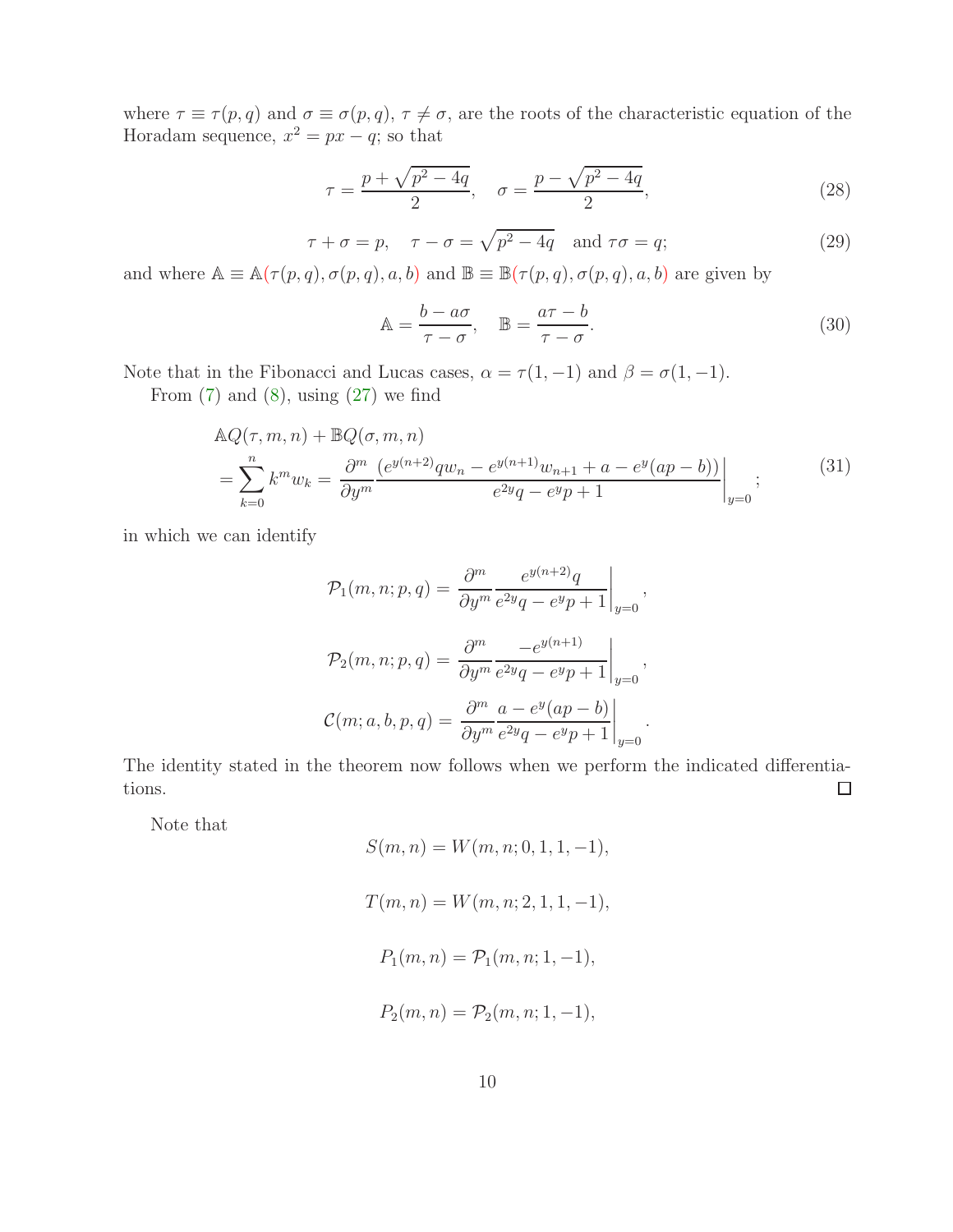$$
C(m) = C(m; 0, 1, 1, -1),
$$

$$
K(m) = \mathcal{C}(m; 2, 1, 1, -1).
$$

Let  $p = 1$  in [\(26\)](#page-8-1) so that we have the second order sequence  $(\omega_j(a, b; q)) = (w_j(a, b; 1, q))$ defined by

$$
\omega_0 = a, \, \omega_1 = b; \, \omega_j = \omega_{j-1} - q\omega_{j-2} \, (j \ge 2); \tag{32}
$$

where a, b and q are arbitrary complex numbers, with  $q \neq 0$ . We have the Binet formula

$$
\omega_j = \mathbb{A}\tau^j + \mathbb{B}\sigma^j, \quad j \in \mathbb{Z}, \tag{33}
$$

where

$$
\tau = \frac{1 + \sqrt{1 - 4q}}{2}, \quad \sigma = \frac{1 - \sqrt{1 - 4q}}{2}, \tag{34}
$$

$$
\tau + \sigma = 1, \quad \tau - \sigma = \sqrt{1 - 4q} = \Delta \quad \text{and } \tau\sigma = q;
$$
 (35)

and where

$$
\mathbb{A} = \frac{b - a\sigma}{\tau - \sigma}, \quad \mathbb{B} = \frac{a\tau - b}{\tau - \sigma}.
$$
\n(36)

In particular we have two special Lucas sequences  $u_j(q) = (\omega_j(0, 1; q))$ ,  $v_j(q) = (\omega_j(2, 1; q))$ :

$$
u_0 = 0, u_1 = 1; u_j = u_{j-1} - qu_{j-2} (j \ge 2); \tag{37}
$$

$$
v_0 = 2, u_1 = 1; v_j = v_{j-1} - qv_{j-2} (j \ge 2); \tag{38}
$$

so that

$$
u_j = \frac{\tau^j - \sigma^j}{\tau - \sigma}, \quad v_j = \tau^j + \sigma^j. \tag{39}
$$

In Theorem [4](#page-11-0) we give a closed form for  $\Omega(m,n) = \sum_{k=0}^{n} k^{m} \omega_k$  but first we state a couple of lemmas.

Lemma 3 (Adegoke et al [\[1,](#page-13-9) Lemma 1]). *For integer* j*,*

$$
\mathbb{A}\tau^{j} - \mathbb{B}\sigma^{j} = \frac{w_{j+1} - qw_{j-1}}{\Delta}.
$$

<span id="page-10-0"></span>Lemma 4. *Let* s *be a positive integer. Then,*

$$
\mathbb{A}A_s(\tau) + \mathbb{B}A_s(\sigma) = \sum_{t=1}^s A(s, t)\omega_t
$$
\n(40)

$$
\mathbb{A}A_s(\tau) - \mathbb{B}A_s(\sigma) = \frac{1}{\Delta} \sum_{t=1}^s A(s, t)(\omega_{t+1} - q\omega_{t-1}). \tag{41}
$$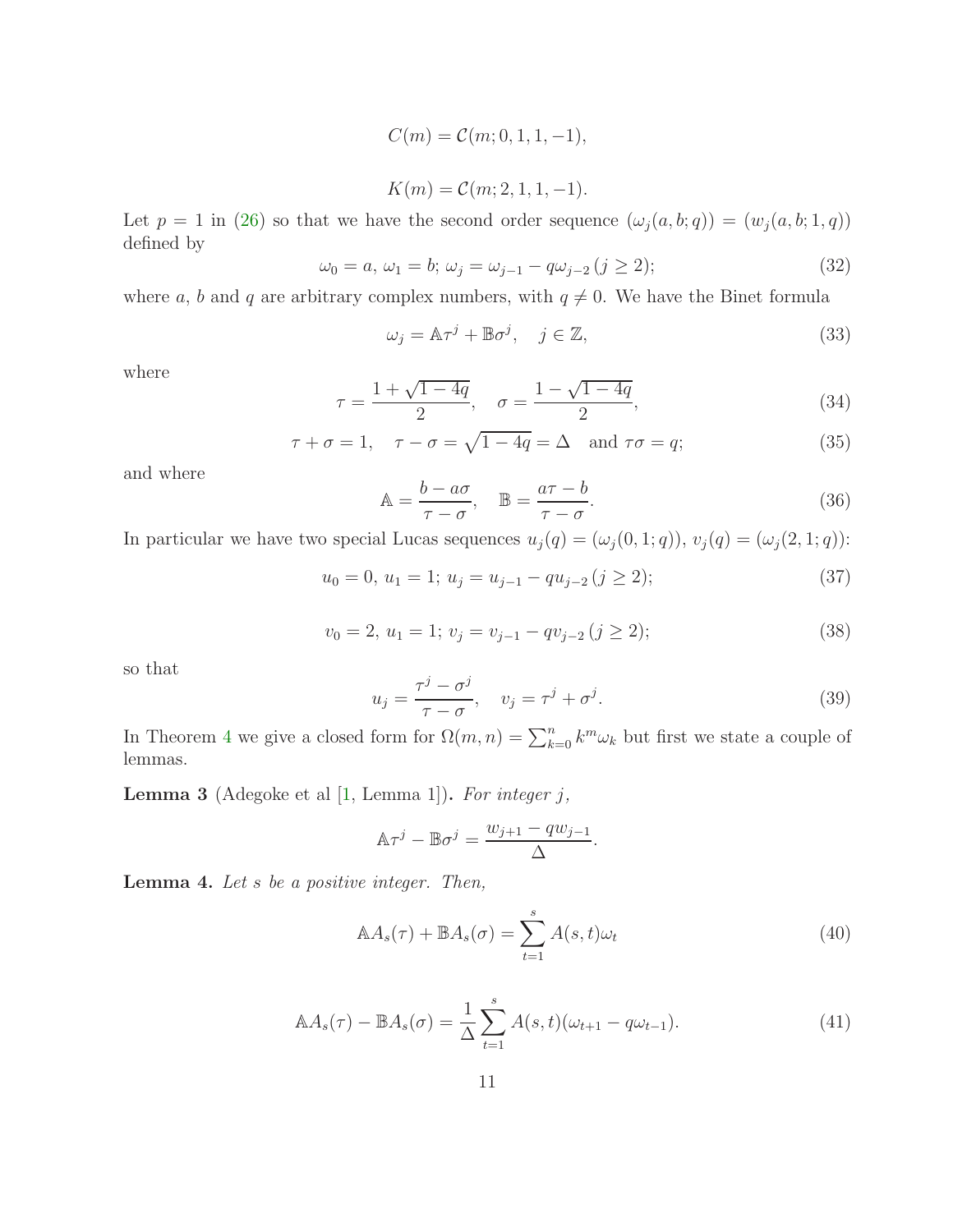*Proof.* We have

$$
\mathbb{A}A_s(\tau) + \mathbb{B}A_s(\sigma) = \mathbb{A} \sum_{t=1}^s A(s, t)\tau^t + \mathbb{B} \sum_{t=1}^s A(s, t)\sigma^t
$$

$$
= \sum_{t=1}^s A(s, t)(\mathbb{A}\tau^t + \mathbb{B}\sigma^t) = \sum_{t=1}^s A(s, t)\omega_t;
$$

$$
\begin{aligned} \mathbb{A}A_s(\tau) - \mathbb{B}A_s(\sigma) &= \sum_{t=1}^s A(s,t)(\mathbb{A}\tau^t - \mathbb{B}\sigma^t) \\ &= \sum_{t=1}^s A(s,t) \frac{\omega_{t+1} - q\omega_{t-1}}{\Delta} .\end{aligned}
$$

 $\Box$ 

 $\Box$ 

<span id="page-11-1"></span>Lemma 5. *Let* r *be a non-negative integer and* s *any positive integer. Then,*

$$
\begin{aligned} &\mathbb{A}\tau^r A_s(\tau) + \mathbb{B}\sigma^r A_s(\sigma) \\ &= \frac{v_r}{2} \sum_{t=1}^s A(s,t)\omega_t + \frac{u_r}{2} \sum_{t=1}^s A(s,t)(\omega_{t+1} - q\omega_{t-1}). \end{aligned}
$$

*Proof.* Proceeding as in the proof of Lemma [2,](#page-6-6) we establish

$$
\begin{aligned} \mathbb{A}\tau^r A_s(\tau) + \mathbb{B}\sigma^r A_s(\sigma) \\ &= \frac{v_r}{2} (\mathbb{A}A_s(\tau) + \mathbb{B}A_s(\sigma)) + \frac{u_r \Delta}{2} (\mathbb{A}A_s(\tau) - \mathbb{B}A_s(\sigma)), \end{aligned}
$$

and hence the stated identity via Lemma [4.](#page-10-0)

<span id="page-11-0"></span>**Theorem 4.** Let m be a positive integer and n a non-negative integer. Let  $(\omega_j(a, b; q))$  be the *second order sequence whose terms are given by*  $\omega_0 = a$ ,  $\omega_1 = b$ ;  $\omega_j = \omega_{j-1} - q\omega_{j-2}$  ( $j \ge 2$ ). *Let*  $(u_j(q)) = (\omega_j(0, 1; q)), (v_j(q)) = (\omega_j(2, 1; q))$ *. Then,* 

$$
\Omega(m, n; a, b, q) = \sum_{k=0}^{n} k^{m} \omega_{k}
$$
\n
$$
= -n^{m} \frac{\omega_{n+2}}{q} + \frac{v_{m+1}}{2q^{m+1}} \sum_{t=1}^{m} A(m, t) \omega_{t} + \frac{u_{m+1}}{2q^{m+1}} \sum_{t=1}^{m} A(m, t) (\omega_{t+1} - q \omega_{t-1})
$$
\n
$$
- \sum_{s=1}^{m} n^{m-s} {m \choose s} \frac{v_{n+s+1}}{2q^{s+1}} \sum_{t=1}^{s} A(s, t) \omega_{t} - \sum_{s=1}^{m} n^{m-s} {m \choose s} \frac{u_{n+s+1}}{2q^{s+1}} \sum_{t=1}^{s} A(s, t) (\omega_{t+1} - q \omega_{t-1}).
$$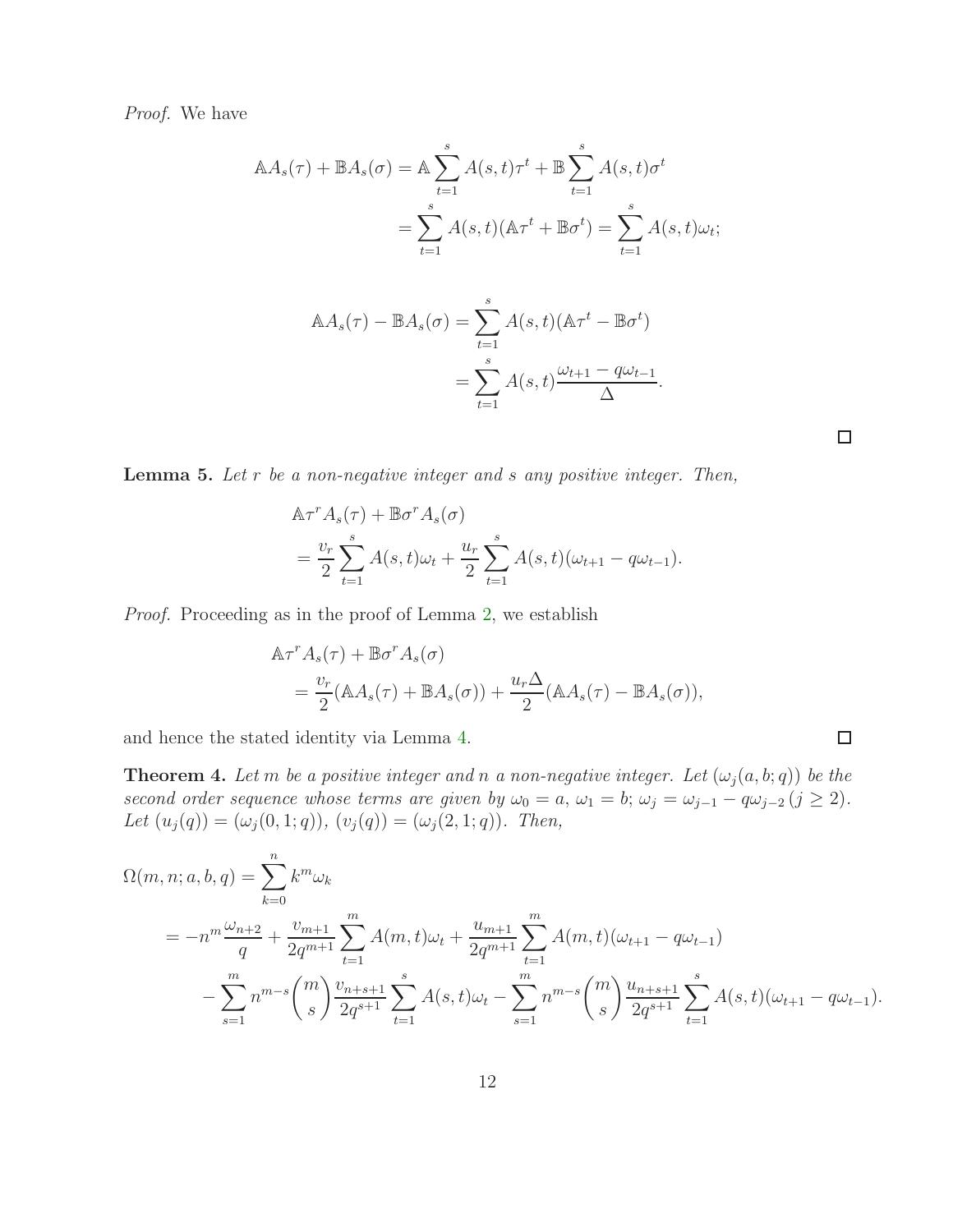*Proof.* From [\(16\)](#page-5-0) we have

$$
\sum_{k=0}^{n} k^{m} \omega_{k} = \mathbb{A}Q(\tau, m, n) + \mathbb{B}Q(\sigma, m, n)
$$
  
\n
$$
= -n^{m} \left( \mathbb{A} \frac{\tau^{n+1}}{\sigma} + \mathbb{B} \frac{\sigma^{n+1}}{\tau} \right) + \left( \mathbb{A} \frac{A_{m}(\tau)}{\sigma^{m+1}} + \mathbb{B} \frac{A_{m}(\sigma)}{\tau^{m+1}} \right)
$$
  
\n
$$
- \sum_{s=1}^{m} n^{m-s} {m \choose s} \left( \mathbb{A} \tau^{n} \frac{A_{s}(\tau)}{\sigma^{s+1}} + \mathbb{B} \sigma^{n} \frac{A_{s}(\sigma)}{\tau^{s+1}} \right)
$$
  
\n
$$
= -n^{m} \frac{(\mathbb{A} \tau^{n+2} + \mathbb{B} \sigma^{n+2})}{\tau \sigma} + \frac{\mathbb{A} \tau^{m+1} A_{m}(\tau) + \mathbb{B} \sigma^{m+1} A_{m}(\sigma)}{(\tau \sigma)^{m+1}}
$$
  
\n
$$
- \sum_{s=1}^{m} n^{m-s} {m \choose s} \left( \frac{\mathbb{A} \tau^{n+s+1} A_{s}(\tau) + \mathbb{B} \sigma^{n+s+1} A_{s}(\sigma)}{(\tau \sigma)^{s+1}} \right),
$$

from which, using the Binet formula and Lemma [5](#page-11-1) we obtain the stated identity. Lemma 6. *If* j *is a positive integer and* s *is a non-negative integer, then,*

$$
\tau^s A_j(\tau) - \sigma^s A_j(\sigma) = \Delta \sum_{t=1}^j A(j, t) u_{t+s},\tag{42}
$$

$$
\tau^s A_j(\tau) + \sigma^s A_j(\sigma) = \sum_{t=1}^j A(j, t)v_{t+s}.
$$
\n(43)

*Proof.* The proof parallels that of Lemma [2.](#page-6-6)

<span id="page-12-2"></span><span id="page-12-0"></span>Theorem 5. *If* m *is a positive integer and* n *is a non-negative integer, then,*

$$
\Omega(m, n; 0, 1, q) = \sum_{k=0}^{n} k^{m} u_{k}
$$
  
=  $-n^{m} \frac{u_{n+2}}{q} + \frac{1}{q^{m+1}} \sum_{j=1}^{m} A(m, j) u_{j+m+1}$   
 $- \sum_{s=1}^{m} \frac{1}{q^{s+1}} {m \choose s} n^{m-s} \sum_{j=1}^{s} A(s, j) u_{j+n+s+1},$  (44)

<span id="page-12-3"></span>
$$
\Omega(m, n; 2, 1, q) = \sum_{k=0}^{n} k^{m} v_{k}
$$
\n
$$
= -n^{m} \frac{v_{n+2}}{q} + \frac{1}{q^{m+1}} \sum_{j=1}^{m} A(m, j) v_{j+m+1}
$$
\n
$$
- \sum_{s=1}^{m} \frac{1}{q^{s+1}} {m \choose s} n^{m-s} \sum_{j=1}^{s} A(s, j) v_{j+n+s+1},
$$
\n(45)

 $\Box$ 

<span id="page-12-1"></span> $\Box$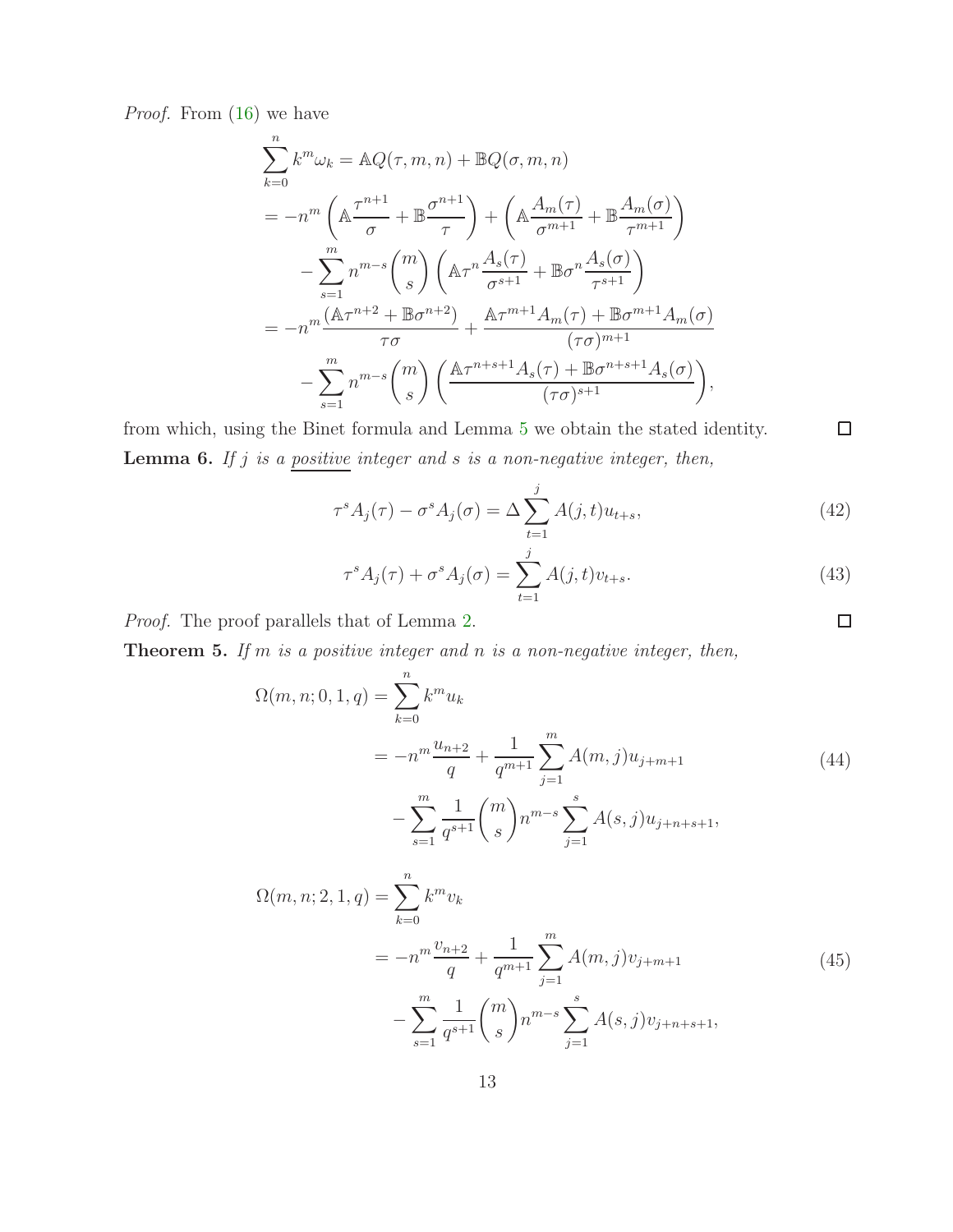*where*  $A(i, j)$  *are Eulerian numbers defined in* [\(1\)](#page-2-0).

*Proof.* Observe that Theorem [5](#page-12-0) is a corollary to Theorem [4.](#page-11-0) It is easier to prove the identities directly. We have

$$
\Delta \sum_{k=0}^{n} k^{m} u_{k} = Q(\tau, m, n) - Q(\sigma, m, n)
$$
  
= 
$$
-n^{m} \frac{(\tau^{n+2} - \sigma^{n+2})}{\tau \sigma} + \frac{\tau^{m+1} A_{m}(\tau) - \sigma^{m+1} A_{m}(\sigma)}{(\tau \sigma)^{m+1}}
$$
  

$$
- \sum_{s=1}^{m} n^{m-s} {m \choose s} \left( \frac{\tau^{n+s+1} A_{s}(\tau) - \sigma^{n+s+1} A_{s}(\sigma)}{(\tau \sigma)^{s+1}} \right),
$$

from which, using  $(42)$ , identity  $(44)$  follows. The proof of  $(45)$  is similar.

 $\Box$ 

### <span id="page-13-9"></span>References

- [1] K. Adegoke, R. Frontczak and T. Goy, Special formulas involving polygonal numbers and Horadam numbers, *Carpathian Mathematical Publications* 13:1 (2021), 207–216.
- <span id="page-13-1"></span>[2] A. Brousseau, Summation of  $\sum_{k=1}^{n} k^{m} F_{k+r}$  finite difference approach., *The Fibonacci Quarterly* 5:1 (1967), 91–98.
- <span id="page-13-7"></span>[3] G. F. C. de Bruyn, Formulas for  $a + a^2 2^p + a^3 3^p + \cdots + a^n n^p$ , *The Fibonacci Quarterly* 33:2 (1995), 98–103.
- <span id="page-13-8"></span>[4] A. F. Horadam, Basic properties of a certain generalized sequence of numbers, *The Fibonacci Quarterly* 3:3 (1965), 161–176.
- <span id="page-13-6"></span>[5] L. C. Hsu and E. L. Tan, A refinement of De Bruyn's formuls for  $\sum a^k k^p$ , *The Fibonacci Quarterly* 38:1 (2000), 56–60.
- <span id="page-13-5"></span><span id="page-13-0"></span>[6] J. A. Jeske, Linear recurrence relations, *The Fibonacci Quarterly* 1:2 (1963), 69–74.
- <span id="page-13-2"></span>[7] T. Koshy, *Fibonacci and Lucas Numbers with Applications*, Wiley-Interscience, 2001.
- <span id="page-13-3"></span>[8] G. Ledin, On a certain kind of Fibonacci sums, *The Fibonacci Quarterly* 5:1 (1967), 45–58.
- [9] R. L. Ollerton and A. G. Shannon, A note on Brousseau's summation problem, *The Fibonacci Quarterly* 58:5 (2020), 190–199.
- <span id="page-13-4"></span>[10] Problem H-17 of "Advanced problems and solutions", *The Fibonacci Quarterly* 1:2 (1963), 55.